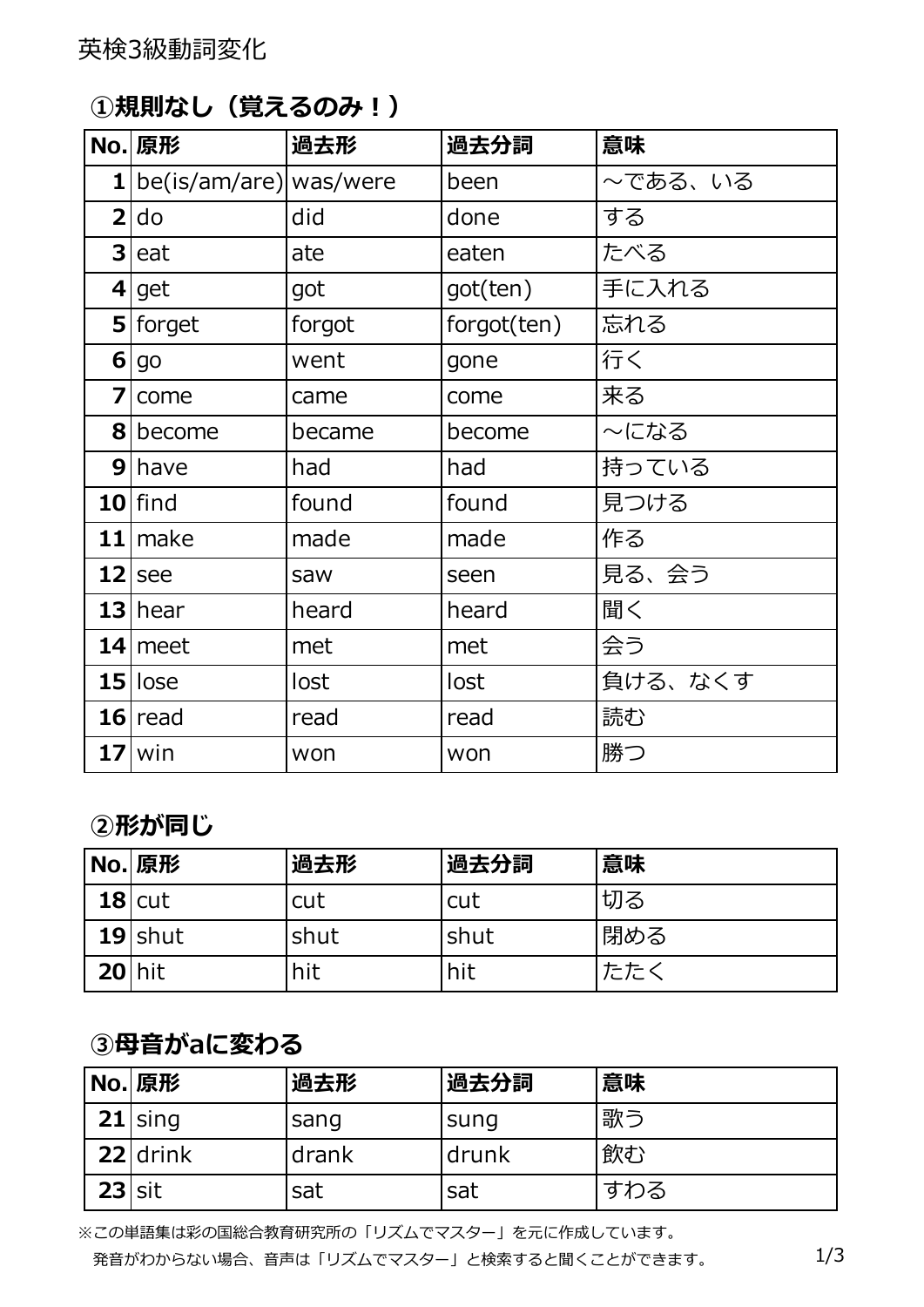英検3級動詞変化

| $24$ swim  | swam  | swum  | 泳ぐ       |
|------------|-------|-------|----------|
| $25$ run   | ran   | run   | 走る       |
| $26$ begin | began | begun | 始める、 始まる |

### **④oo(短⺟⾳)になる**

| No. 原形         | 過去形        | <b> 過去分詞</b> | 意味        |
|----------------|------------|--------------|-----------|
| $27$ take      | took       | taken        | '取る、持っていく |
| 28 stand       | stood      | stood        | 立つ        |
| 29 lunderstand | understood | lunderstood  | 理解する      |

|             | 5母音がoになる             |       |         |         |
|-------------|----------------------|-------|---------|---------|
|             | No. 原形               | 過去形   | 過去分詞    | 意味      |
|             | 30 drive             | drove | driven  | 運転する    |
|             | 31 write             | wrote | written | 書く      |
|             | $32$ ride            | rode  | ridden  | 乗る      |
|             | 33 break             | broke | broken  | 壊す      |
|             | $34$ speak           | spoke | spoken  | 話す      |
|             |                      |       |         |         |
|             | ⑥-ow, -aw が -ew に変わる |       |         |         |
|             | No. 原形               | 過去形   | 過去分詞    | 意味      |
|             | 35 know              | knew  | known   | 知っている   |
|             | 36 draw              | drew  | drawn   | 描く      |
|             | 37 throw             | threw | thrown  | なげる     |
|             | $38$ grow            | grew  | grown   | 育つ、育てる  |
| $39$ fly    |                      | flew  | flown   | 飛ぶ      |
|             |                      |       |         |         |
| ⑦最後のdがtに変わる |                      |       |         |         |
|             | No. 原形               | 過去形   | 過去分詞    | 意味      |
|             | 40 send              | sent  | sent    | 送る      |
| 41          | spend                | spent | spent   | 過ごす、費やす |
|             | 42 build             | built | built   | 建てる     |

※この単語集は彩の国総合教育研究所の「リズムでマスター」を元に作成しています。

発音がわからない場合、音声は「リズムでマスター」と検索すると聞くことができます。 2/3